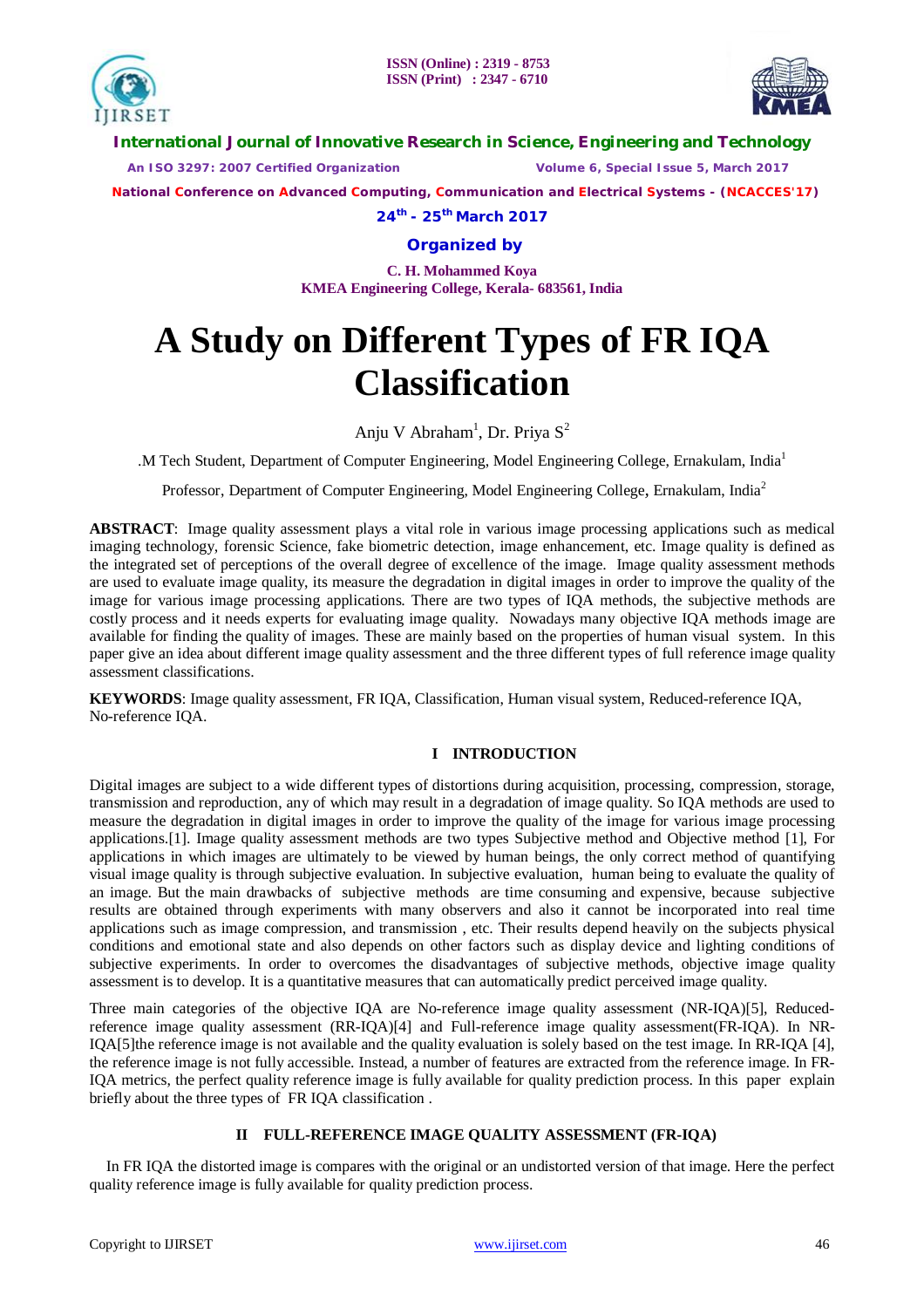

**Fig 1**: Full Reference Image Quality Assessment

Now a days there are lot of IQA metrics available for the image quality evaluation process. In order to evaluate the performance of existing IQA metrics , you need to conduct experiments on the available image databases. Normally, in such a database, there are a lot of reference images and for each image, there exit several distorted images. For each distorted image, there are several subjective evaluations by human beings. In order to evaluate an IQA metric, you need to compute objective scores for all the distorted images in the database using the selected IQA metric. Then, you can evaluate kinds of correlations between the obtained objective scores and the subjective scores provided by the database. By such a process, the performance of IQA metrics [2]can be used. The Pearson linear correlation coefficient (PLCC), Spearman rank order correlation coefficient (SROCC), Kendall rank correlation coefficient (KRCC), are performance IQA metrics used for the evaluation . The Pearson's correlation coefficient is the linear interdependence between two variables or two sets of data. It is defined as the covariance of the two variables divided by the product of their standard deviations. It measures the linear dependence between two variables, the resulting value having range [-1, 1] where 1 is total positive correlation and -1 is total negative correlation and 0 indicates there is no correlation among the variables. The spearmans correlation coefficient is used when both the variables are in ranked order data type called ordinal data. The maximum value of correlation coefficient is 1 which gives the maximum positive association between the ranks and the minimum value is -1 which denotes a maximum negative association between the ranks. The value of zero shows no association between the ranks. Similar to Spearman rank correlation coefficient, Kendall rank correlation coefficient is to evaluate the association between two ordinal (two ranked variables ) variables.

# **III FR IQA CLASSIFICATION**

In this section we are briefly describing about three types of FR IQA classification. This section we are divided into three parts and each part describe briefly about one type of FR IQA classification.

# *A. FR IQA CLASSIFICATION-1*

 Here Full reference image quality measures could be classified into six classes of objective image assessment measures.

# **a. Pixel difference-based measures.**

Pixel difference-based measures are easy to evaluate. The mean square error (MSE)[6], Signal-to-noise ratio (SNR), Peak signal-to-noise ratio (PSNR)[2], etc, are pixel difference based IQA method. The MSE[6] denotes the power of the distortion, it is the mean squared difference between the original image and distorted image. MSE is often converted to peak-signal-to-noise ratio (PSNR). PSNR is the ratio of the maximum possible power of a signal and power of distortion. PSNR is calculated by.

$$
PSNR = 10\log(D^2 / MSE) \tag{1}
$$

where D denotes the dynamic range of pixel intensities, e.g., for an 8 bits/pixel image we have  $D = 255$ 

# **b. Correlation-based measures.**

Correlation is used to measure the relationship between two digital images. In image quality assessment, correlation of pixels is used as a measure of the image quality. The commonly used correlation function is Normalized Cross-Correlation(NXC), Mean Angle Similarity (MAS), Mean Angle Magnitude Similarity (MAMS), etc.

# **c. Edge-based measure.**

 The edge based measure is based on the measure of the displacement of edge positions or ther consistency are used to find the image quality for the entire image. The other measure used is edge stability measure , It is defined as the consistency, of edge across different scales in both the original and coded images. The third measure is the surface properties, i.e. mean and Gaussian curvatures .

# **d**. **Spectral distance-based measures.**

Here the Discrete Fourier Transform is applied on the original and the distorted images. The difference of the Fourier magnitude or phase spectral is used as a measure of image quality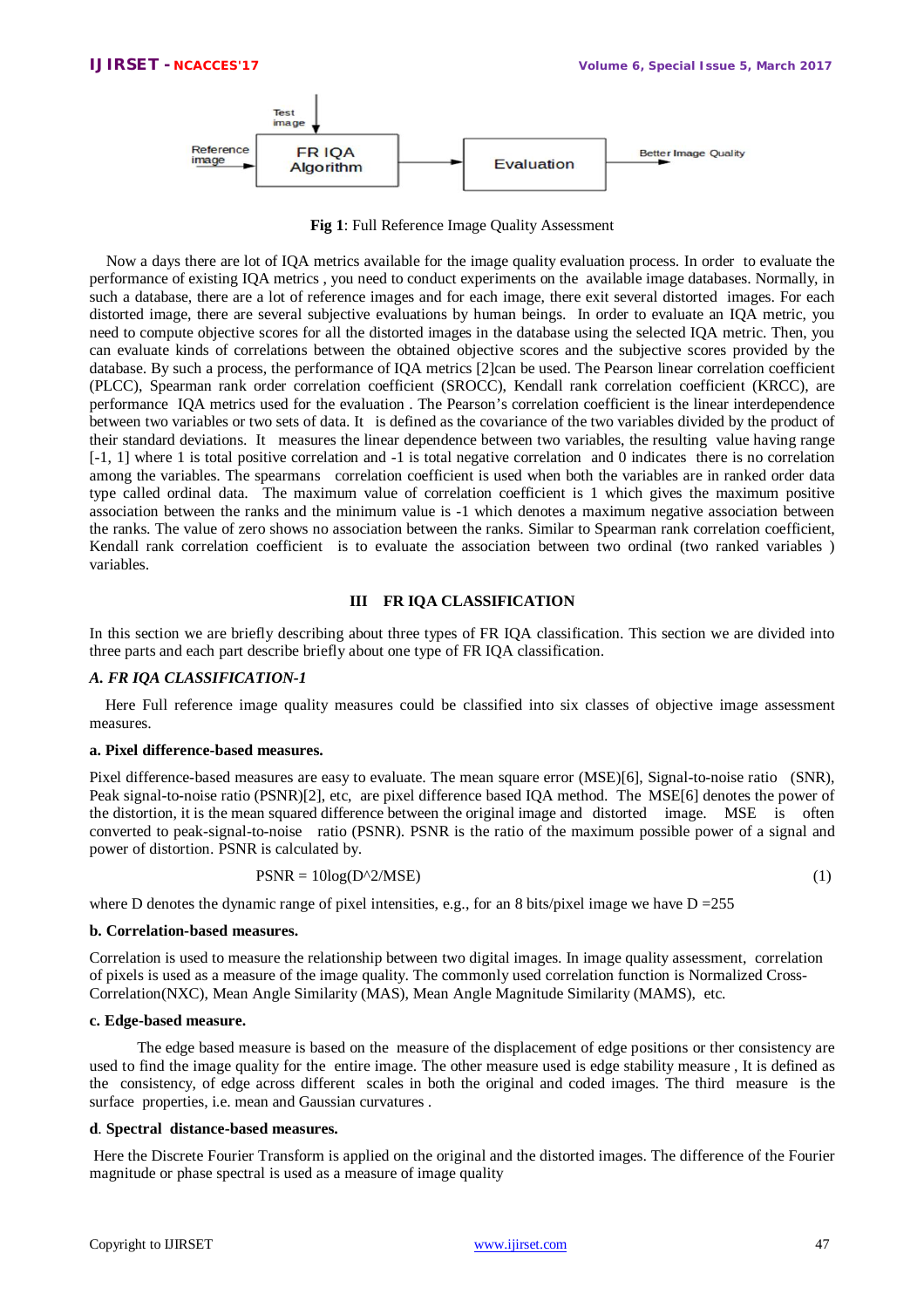# **e**. **Context-based measures.**

In context based measures instead of comparing pixels in original and distorted images, pixel neighborhoods are compared against each other by finding the multidimensional context probability for measuring image quality.

# **f. Human Visual System-based measures (HVS).**

Image quality here is measured by the human eye. Humans usually use contrast, color, and frequency changes in their measures. HVS features that commonly used in IQM are contrast sensitivity function (CSF) and contrast masking. The contrast sensitivity function is the human perception is more sensitive to lower spatial frequency than higher one.In some IQM models implement CSF as the low-pass filter, and some implement CSF as weighting factors for subbands after frequency decomposition. The Contrast masking is the reduction in the visibility degree of one image component by the presence. Examples of human visual system based metrics are Universal Image Quality Index (UIQI)[14] , structural Similarity Index (SSIM), etc.

# *B. FR IQA CLASSIFICATION- 2*

Here Full reference image quality measures could be classified into four classes of objective image assessment measures.

# **a**. **Mathematically based metrics.**

In this approach, the image is regarded as a 2D signal, and the similarity or dissimilarity between the reference and the distorted images is calculated as distortion (or quality) measure. The mathematically based metrics are Mean Square Error (MSE), PSNR, etc.

# **b. Low-level metrics**

 Metrics classified as low-level based metrics simulates the low level features of the HVS, such as CSFs or masking. However, most of these metrics to use a mathematically based metric. The Low-level based metrics, which take into account the visibility of the distortions using for example Contrast Sensitivity Functions (CSFs).

# **c. High-level metrics.**

High-level based metrics are based on the idea that our HVS is adapted to extract information or structures from the image. The Structural Similarity (SSIM), which is based on structural content, or the Visual Image Fidelity(VIF) ,which is based on scene statistics, are examples of metrics in this group.

# **d. Other metrics.**

Other metrics, which are either based on other strategies or combine two or more of the above groups. One example is the Visual Signal-to-Noise Ratio (VSNR) , which takes into account both low and mid-level visual properties, and the final stage incorporates a mathematically based metric.

# *C. FR IQA CLASSIFICATION-3*

Here Full reference image quality measures could be classified into three classes of objective image assessment measures.

# **a**. **Visibility characteristic based methods.**

some Visibility characteristic based method is listed below

# **Perceptual Image Distortion (PID)**

A Perceptual distortion measure that predicts image integrity far better than mean-squared error. This perceptual distortion measure is based on a model of human visual processing that fitting empirical measurements of the psychophysics of spatial pattern detection.[15].

# **Noise Quality Index (NQM)**

The NQM, which is based on Pelis contrast pyramid, by using the features like Variation in contrast sensitivity according to distance, spatial frequency, image dimensions, Variation in the local luminance , Contrast interaction between spatial frequencies and the Contrast masking effects.

# **Maximum Difference (MD)**

 MD is the maximum of the error signal that is difference between the reference signal and test image. Maximum Difference can calculate by,

$$
MD = MAX |X(I, J) - Y(I, J)|
$$
 (2)

# **Average Difference (AD)**

AD is simply the average of difference between the reference signal and the test image and it is given by the equation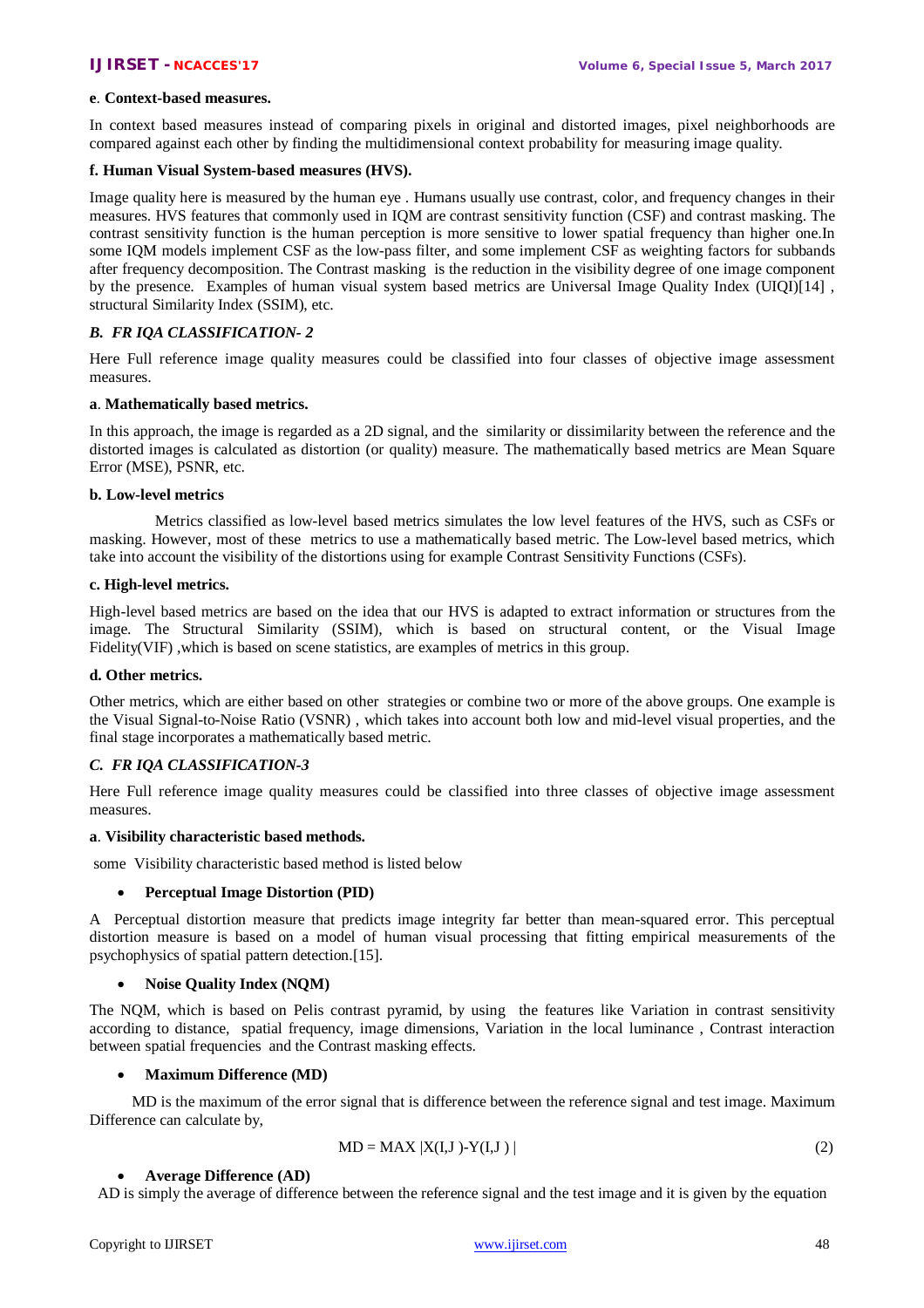$$
AD = \frac{1}{MN} \sum \sum (x(i, j) - y(i, j))
$$
\n(3)

# **Visual Signal-to-Noise Ratio (VSNR)**

The visual signal-to-noise ratio(VSNR), is a two-stage approach. In the first stage, contrast thresholds for detection of distortions in the presence of natural images are computed. If the distortions are below the threshold value, the distorted image is deemed to be of perfect visual fidelity and no further analysis is required. If the distortions are above the threshold, a second stage is applied which operates based on the low-level visual property of perceived contrast, and the mid-level visual characteristic of global precedence. These two properties are modeled as Euclidean distances in distortion-contrast space of a multiscale wavelet decomposition, and VSNR is computed based on a simple linear sum of these distances.

# **Most Apparent Distortion (MAD)**

MAD operates by using both a detection-based model and an appearance-based model [13]. For detection, we employ a simple spatial-domain model of local visual masking, which takes into account the contrast sensitivity function, and luminance and contrast masking with distortion-type-specific adjustments. Detection-based quality is then estimated based on the mean-squared error between the original and distorted images .

# **b. Contrast/structure feature based methods**

Following metrics are based on constrast and structural based metrics

# **SSIM**

The structural similarity index is a method for measuring the similarity between two images. It compares two images using information about luminous,contrast and structure. The SSIM metric is designed to improve on traditiona methods like PSNR and MSE and this is calculated on various windows of an image.





# **Multiscale SSIM (M-SSIM)**

In multiscale SSIM the image is decomposed in to different scales. The overall SSIM evaluation is obtained by combining the measurement at different scales [12].

# **Information content weighted SSIM (IW-SSIM)**

Information content weighted structural similarity measure (IW-SSIM)[9] is an extension of the structural similarity (SSIM) index by taking the idea of information content weighted pooling. The same idea can also be applied to PSNR, leading to an information content weighted PSNR (IW-PSNR). By combining information content weighting with multiscale SSIM, information content weighted SSIM measure (IW-SSIM) is defined.

# **Gradient Similarity based method (GSM).**

Variations of contrast/structural information based on gradient magnitudes in image signals are important in perceived visual quality. The Mean Structural Similarity Index (SSIM) is fails in measuring the badly blurred images, an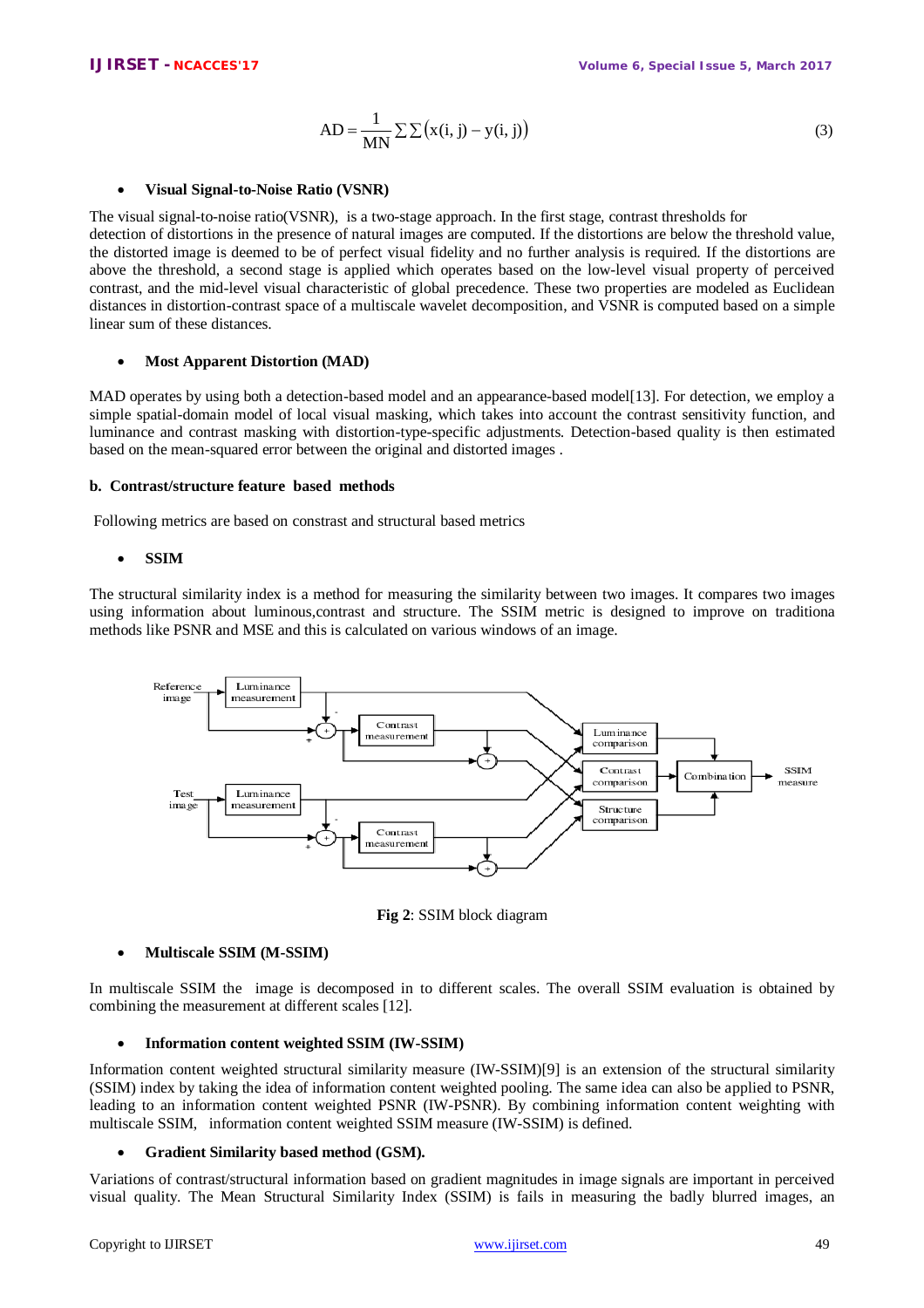improved evaluation of quality assessment; called Gradient-based Structural Similarity(GSSIM) is proposed. It is based on the edge information as information of most significant image structure . The Gradient Similarity based FR-IQA method (GSM) which uses four directional high-pass filters to capture the change of contrast/structural information in images.

# **Riesz transform based Feature Similarity (RF-SIM)**

The Riesz transform based Feature Similarity (RF-SIM) [8] index by adopting first and second-order Riesz transforms to characterize local structures in images. visual quality scores are calculated only for edge pixels obtained by the Canny edge operator. This is made based on an assumption that edge information is essential for evaluating visual quality scores. The RFSIM is computed by comparing Riesz transform features at pivotall locations between the reference image and a distorted image. The 1<sup>st</sup> order and 2<sup>nd</sup> order Riesz transforms are used because inorder to extract several types of low-level features of image effectively and efficiently in a unified theoretic framework.

# **Feature Similarity (FSIM)**

Here a phase congruency and a gradient magnitude are used as core features to characterize perceived visual quality. The phase congruency and gradient magnitude are calculated by log-scaled values of Gabor filtered coefficients and the Scharr gradient operator , respectively. The FSIM index[7] is designed for grayscale images or the luminance components of color images.

# **Visual Saliency-induced Index (VSI)**

The Visual saliency (VS) [3] has been widely studied by psychologists, neurobiologists, and computer scientists during the last decade to investigate, which areas of an image will attract the most attention of the human visual system. First, VS is used as a feature when computing the local quality map of the distorted image. Second, when pooling the quality score, VS is employed as a weighting function to reflect the importance of a local region

# **Perceptual-fidelity Aware Mean Square Error (PAMSE)**

 The Perceptual-fidelity Aware Mean Square Error (PAMSE) is a very simple perceptual distortion metric, The PAMSE is calculated by Gaussian smoothened residuals between two images

# **Gradient Magnitude Similarity Deviation (GMSD)**

A very fast FR-IQA method, called GMSD (Gradient Magnitude Similarity Deviation). This is established based on an assumption that image gradients are more vulnerable to image distortions and different local structures in distorted images from different degrees of degradations.

# **c. Internal brain-mechanism based methods**

Internal brain-mechanism based metrics are listed below

# **Visual Information Fidelity (VIF)**

Ratio between the total information ideally extracted by the brain from the whole distorted image and the total information conveyed within the complete reference image

# **Information fidelity criterion index (IFC)**

Given a statistical model for the source and the distortion (channel), the obvious information fidelity criterion[11] is the mutual information between the source and the distorted images.

# **IV. CONCLUSION**

Now a days image quality measurement is very important for different image processing applications such as recognition, compression, restoration, retrieval, classification, and similar fields. The images may contain different types of distortions like noise, blur, contrast change etc. So it is essential to rate the image quality appropriately. The Subjective quality assessment methods cannot be used in real-time applications. So Objective quality assessment methods are widely used in recent years. In this paper mainly discussed about three different type of FR IQA classification. This classification will help us to understand more about FR IQA.